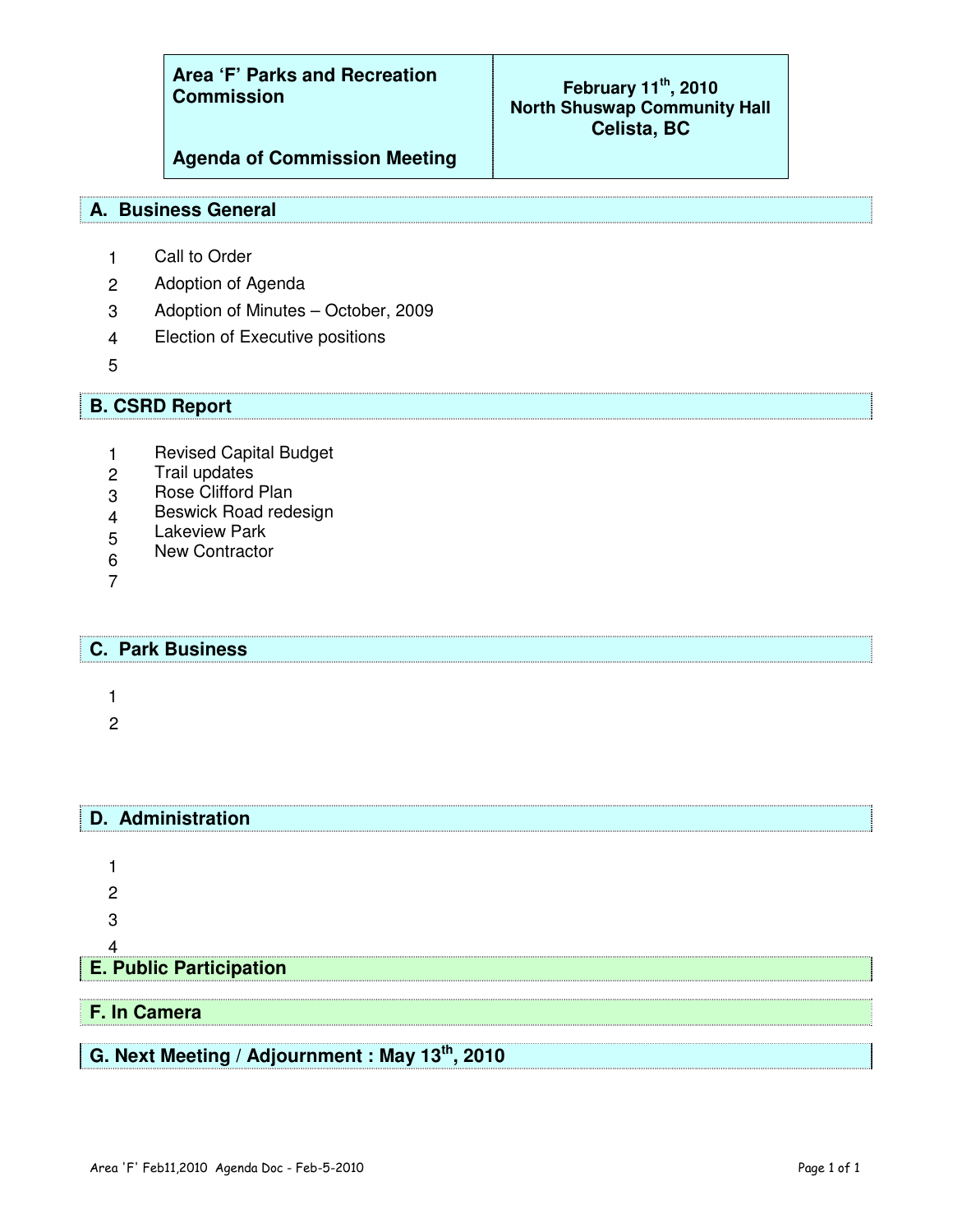#### **Area 'F' Community Parks & Recreation Advisory Commission** Minutes of Commission Meeting held February 11, 2010 in the

North Shuswap Community Hall, Celista

| Present | <b>Commissioners:</b>                                   | Ex Officio:                   |  |
|---------|---------------------------------------------------------|-------------------------------|--|
|         | Jackie Santa (Chair)                                    | Denis Delisle                 |  |
|         | Rob LaBelle (Vice-Chair)                                | Staff:                        |  |
|         | Larissa Lutjen                                          | Roger Beardmore               |  |
|         | Marian Zachary<br>Jean Day                              | Darren Gridley-Haack          |  |
|         | Deanna Kawatski                                         | <b>Public:</b>                |  |
|         |                                                         | <b>Guests: Tim Perepolkin</b> |  |
|         | $\mathbf{R}$ and $\mathbf{R}$ are a set of $\mathbf{R}$ |                               |  |

Jim Cooperman

#### Bob Reimer

funding.

## A. **Business General**

**Absent**

- **1 Call to Order** The meeting was called to order by Chair Jackie Santa at 10:00 am.
- **2 Adoption of Agenda** The agenda was amended with the addition of CARSWAP trail designs – A5 St. Ives Southwind Road – B6 Scotch Creek Wharf Road – C3 Greenway Project – C4 **MOTION**: To adopt agenda, as amended. **MOVED/SECONDED BY**: LaBelle/Day **VOTE**: Carried. **Motion # F2010-02-11-01**
- **3 Adoption of previous minutes MOTION**: To adopt the minutes of October 10, 2009, as circulated. MOVED/SECONDED BY: Zachary/LaBelle VOTE: Carried. **Motion F2010-02-11-02**
- **4 Election of Executive Positions** Roger Beardmore assumed the Chair for the election of officers. Nominations were called for the position of Chair. Jackie Santa agreed to have her name stand, and there being no further nominations, Jackie Santa was acclaimed as Chair. Nominations were called for the position of Vice Chair. Rob LaBelle agreed to stand for election. There being no further nominations, Rob LaBelle was acclaimed as Vice Chair. Marian Zachary agreed to stand for election as Secretary. There were no further nominations and Marian Zachary was acclaimed as Secretary. Jackie Santa resumed the Chair.

**5 CARSWAP Trail Design** Tim Perepolkin of Gentech Engineering provided details of the proposed trails on Squilax-Anglemont Highway from East Road to the Provincial Park and then down Scotch Creek Wharf Road to the Park. A topographic survey has been completed. The plan is for a two meter wide gravel trail, with an option for asphalt, separated from the existing roads. The trail will be on the south side of Squilax-Anglemont Highway, and the possibility of using both sides of Wharf Road. The drawings and

> Squilax-Anglemont Highway 850 linear meters Gravel - \$42,000 Asphalt -\$76,000 Scotch Creek Wharf Road 1.3 km one side Gravel – \$68,000 Asphalt - \$122,000

construction cost estimates are complete and ready for application for grant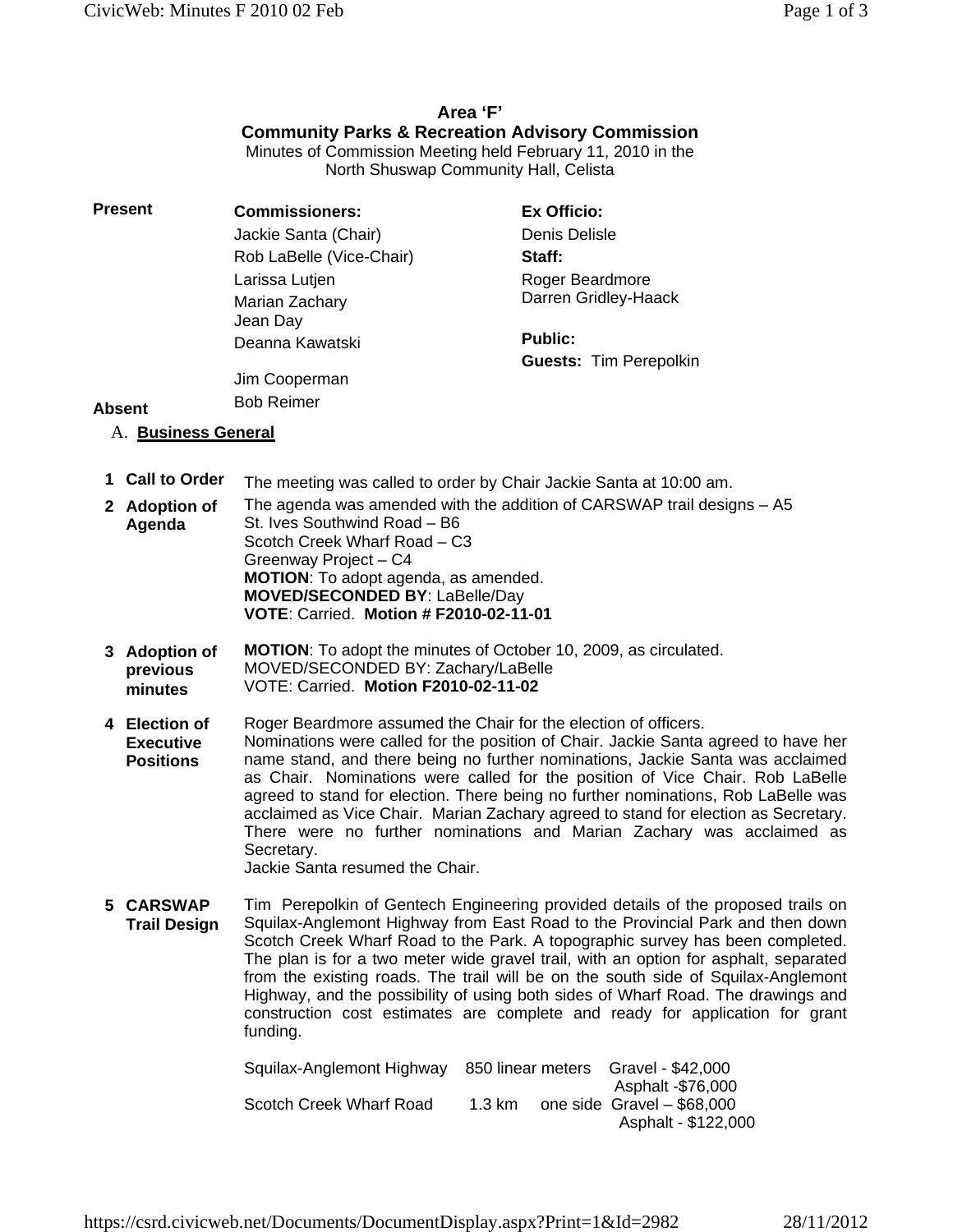Both sides would double the costs

Provision has been made where the trail crosses driveways and parking lots for paint lines and warning signs.

Roger advised that the deadline is the end of March to submit the report for funding from the province.

There are a number of grants which might be available for construction of the trails (Cycling Infrastructure, Locomotion, Building Canada). Matching funds would have to be provided, perhaps from the community works fund of the CSRD.

Jackie pointed out the four developments proposed for the Scotch Creek area. CSRD staff will ensure that they are aware of our plans for the trails.

Tim will seek Ministry approval for use of the highway right of way.

#### **B. CSRD REPORT**

**1 Revised Capital Budget**  small increase in taxes to \$4.00 was requested. This has been reduced to \$2.00 and The Commission was advised of a cut to the Capital Budget approved in 2009. A is reflected in the cuts to the projects. Depending on the Director's decision, this may be changed again.

> **MOTION**: To approve the Amended Capital Budget Projection 2010 as presented on February 11, 2010. **MOVED/SECONDED BY**: LaBelle/Kawatski **VOTE**: Carried. **Motion # F2010-02-11-03**

**2 Trail Updates** First Nations approval is still a problem. A meeting was held with the Little Shuswap Band regarding the Greenway project. They still have concerns about safety and intrusion on their area.

Scotch Creek Hlina – still awaiting First Nations approval.

Evelyn Falls and Onyx Creek have been "GPS'd", and Section 57 "Permission to build on Crown Land" have been applied for. A License of Occupation has been applied for the property around Evelyn Falls. A License of Occupation is preferred as a Section 57 approval would only give permission for a GPS line. Any deviation would require further approval.

The Evelyn Falls property has been sold. We will attempt a right-of-way agreement with the new owner.

- **3 Beswick Road** Darren reported that the park is looking great. With regard to the boat launches, the DFO has concerns that we are not respecting the "spirit of the RAR". The grassy area planned will be amended to a more "natural" look. NAV Canada permission has been received for the swimming area and docks. The archaeological assessment was completed with no artifacts found.
- **4 Lakeview Park** The first meeting of the Anglemont Garden Club will be held in March. Marian and Darren will attend to determine their commitment to landscaping the park.
- **5 New Contractor** Contracts expired in October 2009. Six tenders were received and the contract was awarded to Marcie Beamer of Turtle Valley Bobcat and Landscaping.

Darren will email tenders to Commissioners.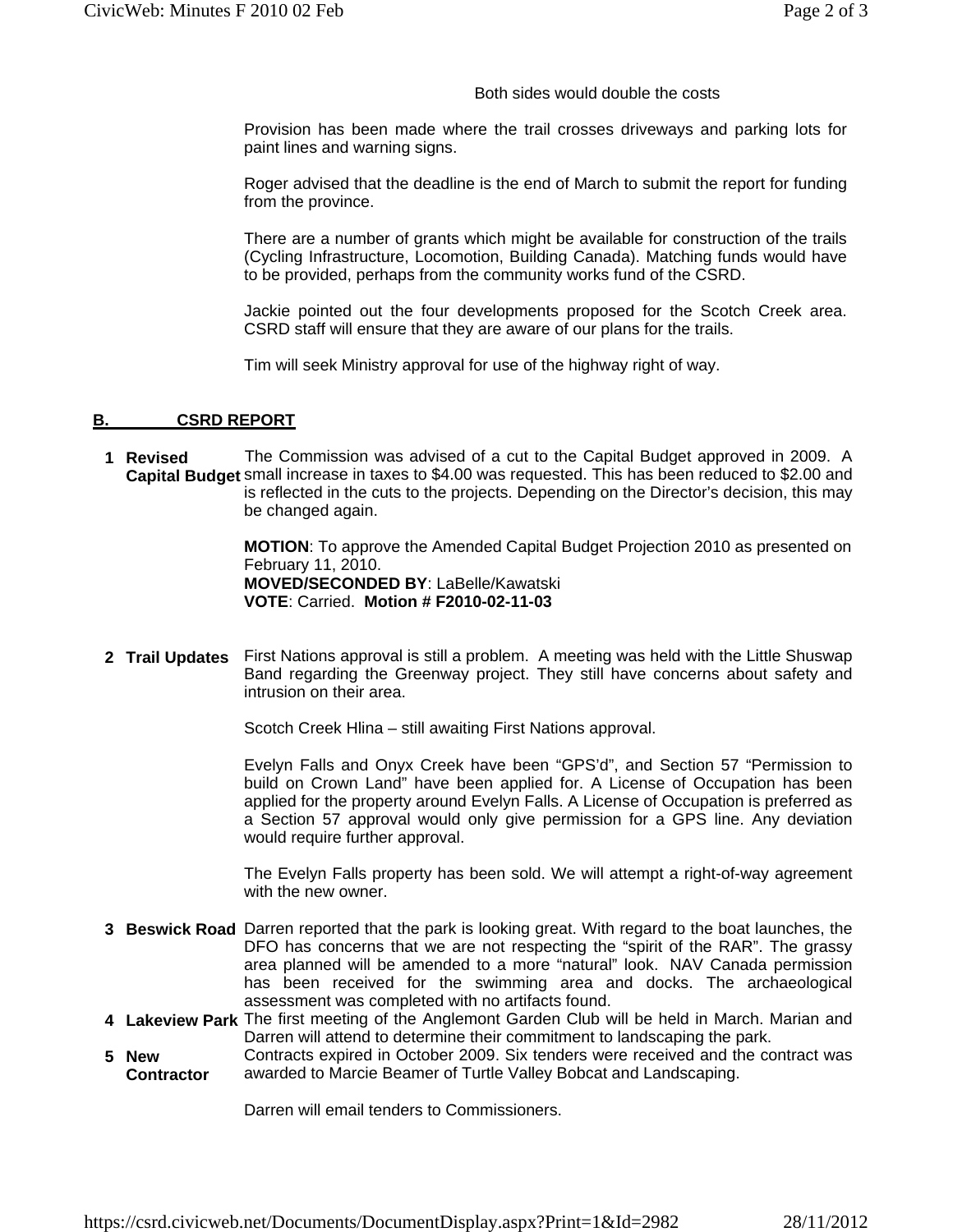The CSRD is purchasing 10 locks which are timed at a cost of \$1200 each. It was suggested that two be used in Area F – one at Scotch Creek Wharf Road and one at Magna Bay. A decision will be reached at the May meeting.

**6 Southwind**  Park - St. Ives relinquished the foreshore license. Historically, the residents have looked after the Larry Van Dale of the St Ives Resort has advised that the community has park with, at their request, no participation of the Parks Commission. They have been advised that they will need to come to the Commission and request our participation in maintaining this park.

#### **C. PARK BUSINESS**

**proposal**

**1 Weidenback House**  Larissa advised of a "Mom's and Tots" group that has been meeting at the Clinic in Scotch Creek with the space volunteered by Interior Health.

> With the closing of the Clinic, this group, along with The Early Child Development Officer are looking for space for their programs.

Upgrades may be needed for child safety, and liability must be looked into. Larissa will email a proposal to Darren and will meet with Darren and Lee at the house.

**2 Updates** Al Christopherson will acknowledge the Parks Commission participation in the skating party update for Farrell's Field.

> The CSRD Annual Report is due. A newsletter will be produced to communicate planned and completed projects to the community. Jackie, Rob and Marian will work with Roger and Darren to complete this.

Tax advantages for the community purchase of property in Magna Bay is still pending.

Darren is still looking for replacement options for the brass plaques.

Darren presented a preliminary plan for the Cornwall Road Park with parking for three cars, a path and minimal landscaping.

The well has been drilled at Farrell's Field. A receipt was received and returned to them.

Deanna will provide a letter regarding Barnhardt Marsh to Darren and Roger and the land acquisition with the Ministry of Transport Land Acquisition Department will be revisited.

#### **G. ADJOURNMENT**

| Next Regular             | May 13, 2010, 10:00 am<br><b>North Shuswap Community Hall, Celista</b> |  |  |
|--------------------------|------------------------------------------------------------------------|--|--|
| Meeting                  |                                                                        |  |  |
|                          | Meeting adjourned at 12:10 pm Day/Kawatski CARRIED                     |  |  |
| <b>Certified Correct</b> |                                                                        |  |  |

**\_\_\_\_\_\_\_\_\_\_\_\_\_\_\_\_\_\_\_\_\_\_\_\_\_\_\_\_\_\_\_**

**Certified Correct**

Chair

**\_\_\_\_\_\_\_\_\_\_\_\_\_\_\_\_\_\_\_\_\_\_\_\_\_\_\_\_\_** Secretary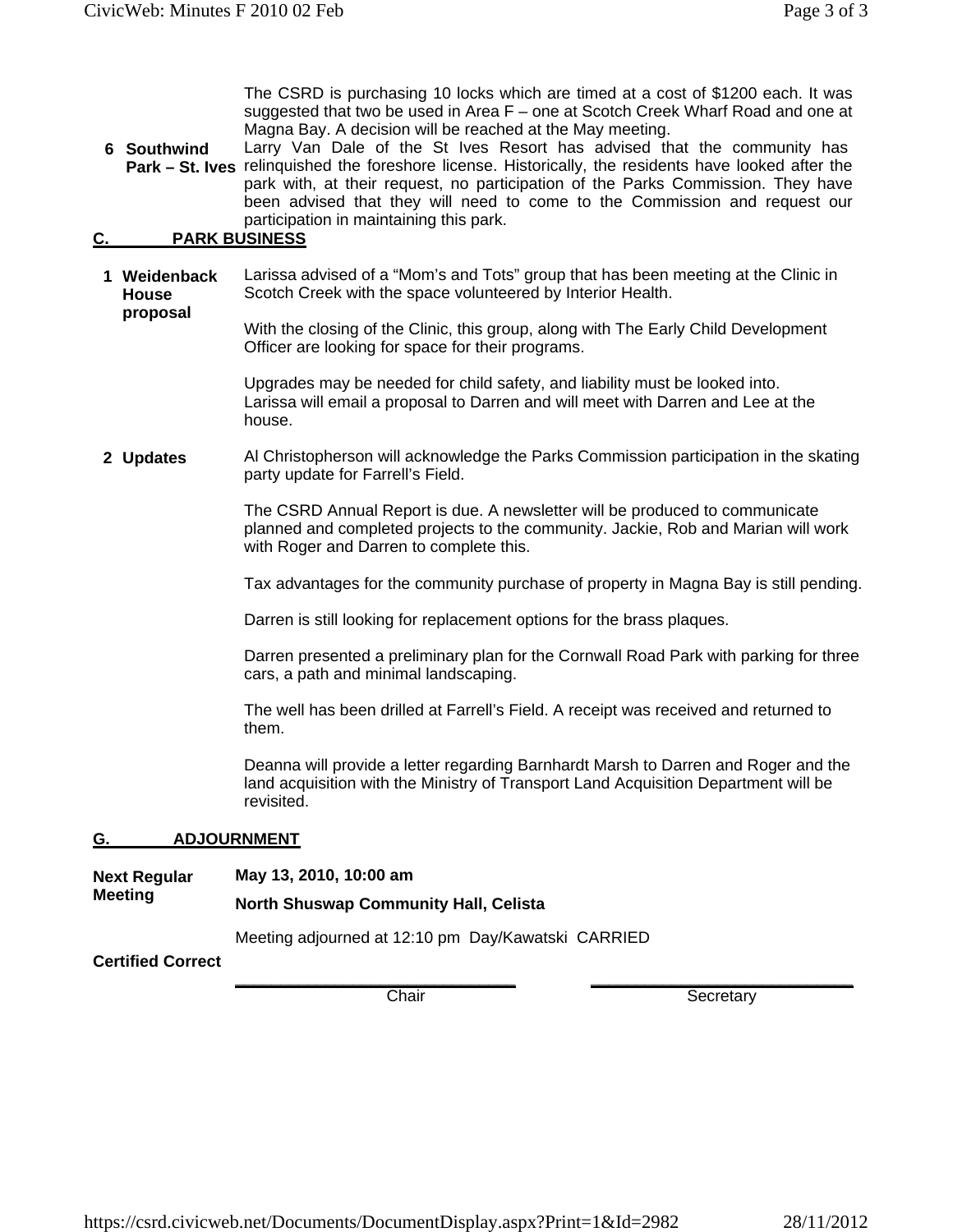## **Area 'F' Community Parks and Recreation Advisory Commission Agenda May 4th, 2010 – 09.30 am**

#### **Celista**

#### **A. Business General**

- **1** Call to Order
- **2** Adoption of Agenda
- **3** Adoption of Minutes- Feb,10

#### **B. Public Participation**

- **1** Kim Worthington (North and South Shuswap Community Resource Association)
- **2** Anglemont Gardening Club
- **3** Marcie Beamer (Maintenance Contractor)
- **4**

#### **C. CSRD Report**

- **1** Farrell's Field
- **2** Trails
- **3**
- **4**
- **5**

#### **D. New Park Business**

- **1** Barnhardt Marsh
- **2** Rose Clifford House proposal
- **3** Automatic Locks
- **4** Beswick Road (Commission visit)

#### **E. Administration**

- **1**
- **2**

## **F. In Camera**

**1**

**Adjournment / Next Meetings**

August 12<sup>th</sup>, 2010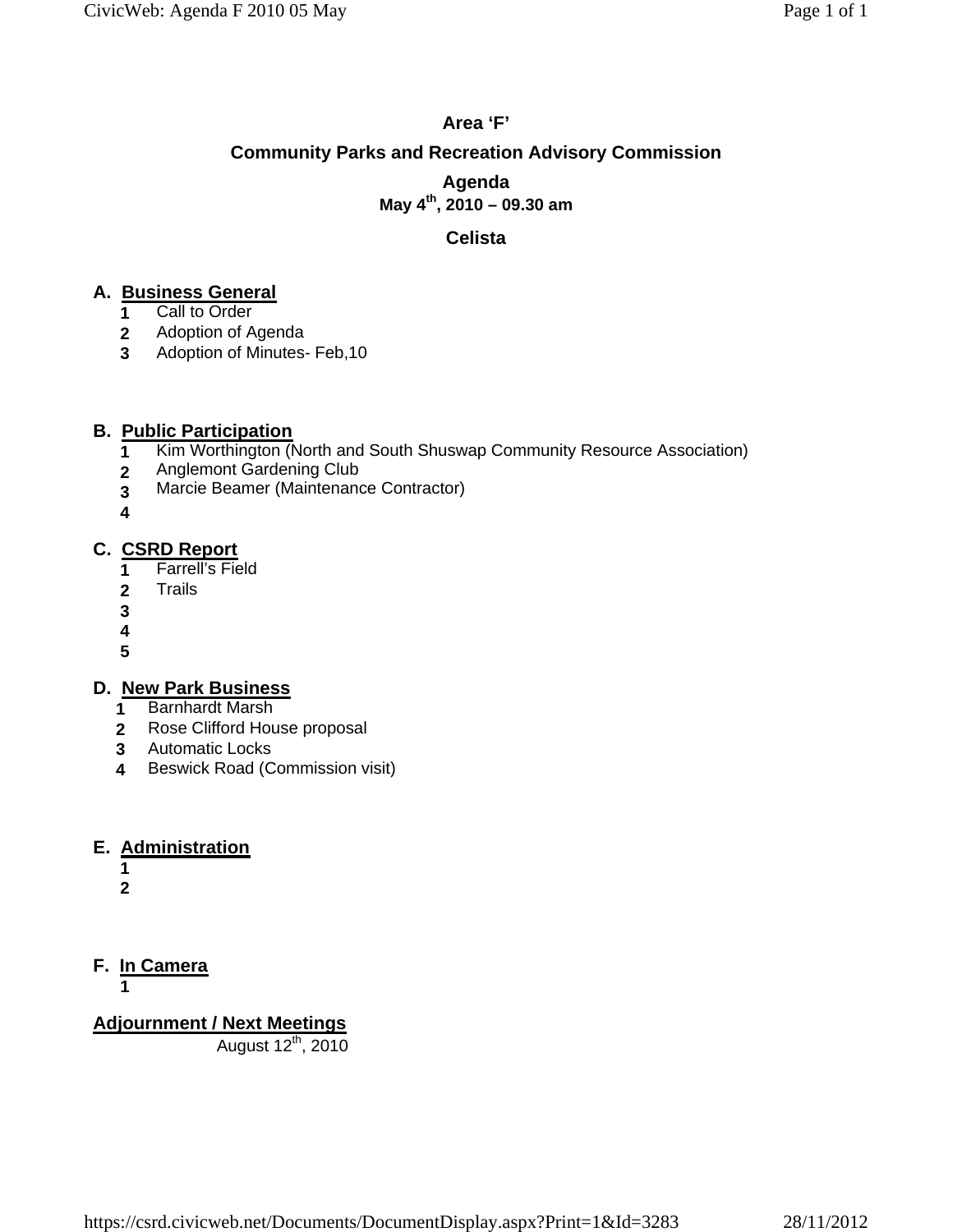## **Area 'F' Community Parks & Recreation Advisory Commission**

Minutes of Commission Meeting held May 4, 2010 in the North Shuswap Community Hall, Celista

| <b>Present</b> | <b>Commissioners:</b>                     | Ex Officio:                                                      |
|----------------|-------------------------------------------|------------------------------------------------------------------|
|                | Rob LaBelle (Vice-Chair)                  | Denis Delisle                                                    |
|                | Larissa Lutjen                            | Staff:                                                           |
|                | Marian Zachary<br>Jean Day                | Roger Beardmore<br>Darren Gridley-Haack                          |
|                | Deanna Kawatski<br>Jim Cooperman          | <b>Public:</b>                                                   |
|                |                                           | Rudy Maarsman, Anglemont Garden Club                             |
| <b>Absent</b>  | Jackie Santa (Chair)<br><b>Bob Reimer</b> | Jennifer Spooner, Cinda Gona, Al Taylor, Softball<br>Association |

**Guests:** 

#### **A. Business General**

- **1 Call to Order** The meeting was called to order by Vice-Chair Rob LaBelle at 9:30 am.
- **2 Adoption of Agenda** The agenda was amended. B-1 Kim Worthington is deleted, C-3 Lee Creek Parks is added. **MOTION**: To adopt agenda, as amended. **MOVED/SECONDED BY** Day/Kawatski **VOTE**: Carried. **Motion # F2010-05-04-01**
- **3 Adoption of previous minutes MOTION**: To adopt the minutes of February 11, 2010, as circulated. MOVED/SECONDED BY: Zachary/Day VOTE: Carried. **Motion F2010-05-04-02**
- **4 Correspondence** Correspondence was received by Roger from Fred Moore regarding the Scotch Creek Wharf Road Park and his request for additional fencing. Roger has replied to Mr. Moore, referring to the August Meeting when the Commission had determined that additional fencing would not be provided. Darren confirmed that security has been booked for the May long weekend, that Mr. Moore's lock will be replaced by a CSRD lock on the gate and it will be locked by security personnel. The bylaw is expected to be passed at the May Board meeting.

#### **B. PUBLIC PARTICIPATION**

**1 Anglemont Garden Cub Lakeview Park** Rudy Maarsman of the Anglemont Garden Club presented drawings of the proposed landscaping of the Lakeview Park. The North Shuswap Naturalist Club will assist with the planting. He will meet with Darren and Marcie Beamer. Bills will be submitted from the suppliers directly to the CSRD.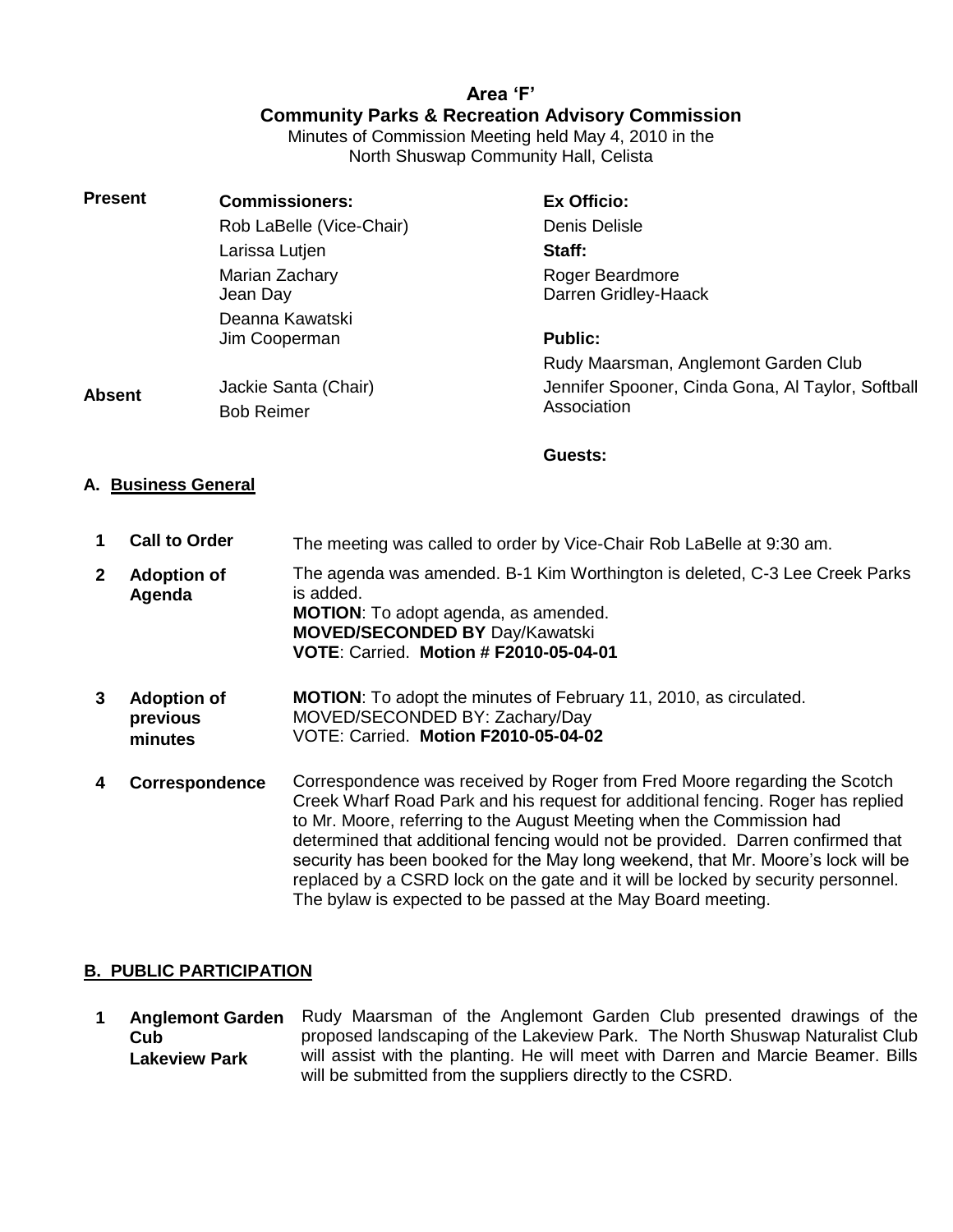**2 Softball Association** The representatives of the softball association are requesting a dirt infield at the Rose Clifford ball diamond – which has been previously discussed by the Commission and rejected as being cost prohibitive. The softball association will research safety regulations which may require a dirt infield. Darren advised that the first mowing of Rose Clifford Park was scheduled for May 1, the opening of the park. The ballplayers were concerned with the length of the grass and the amount of grass clippings left on the field.

> Original plans for the park will be checked with regard to the required size of the soccer field.

> The softball association advised that they have the equipment and manpower available to remove the grass from the infield. They will petition the groups using the field for the level of financial support available to provide the appropriate fill. The petition will be emailed to Darren.

#### **C. CSRD Report**

- **1 Farrell's Field** The Farrell's Field community has formed an organized group consisting of Al Christopherson, Glenn Hobbs, Brian Ruddock and Craig Spooner.
- **2 Trails/Trail Alliance** Progress on the Evelyn Falls, Onyx Creek and Scotch Creek Hlina Trails is stalled pending First Nations approval. Roger advised that recent meetings with the First Nations concerned long term planning. Another meeting is scheduled for May 5. Ray Cormier is coordinating planning with the First Nations involved, with the exception of the Little Shuswap Band.

There are 3 stages of the archaeological assessment. A quote of \$9000 has been received for all three, however Roger suggested that we proceed with the first two stages at a cost of \$3500 and can be done in the month of May. It may be that further steps may not be required which would be a cost saving..

If the report is received by the end of May, it will be provided to the ILMB and the Ministry of Tourism with progress on the trails anticipated in June.

Jim will also be attending the May 5 meeting with the First Nations regarding the strategy of the Trail Alliance.

#### **D. New Park Business**

- **1 Barnhardt Marsh** Deanna provided a letter she had written on February 12, which had been forwarded by Darren to the appropriate Ministry Department. He will follow up.
- **2 Rose Cllifford House Proposal** The North and South Shuswap Community Resource Association will be advised to contact the CSRD regarding the "management" of the house. The Moms and Tots group requesting use of the house will deal with the Association.

The report of the building inspector has been received. A small leak in the roof requires repair and the tin shed must be removed. Darren will determine if the water line is deep enough for winter use.

**3 Automatic Locks** There are 2 or 3 timed locks available. It was agreed that one each be placed on the toilets at Scotch Creek Wharf Road and Magna Bay. Lexan windows will be installed.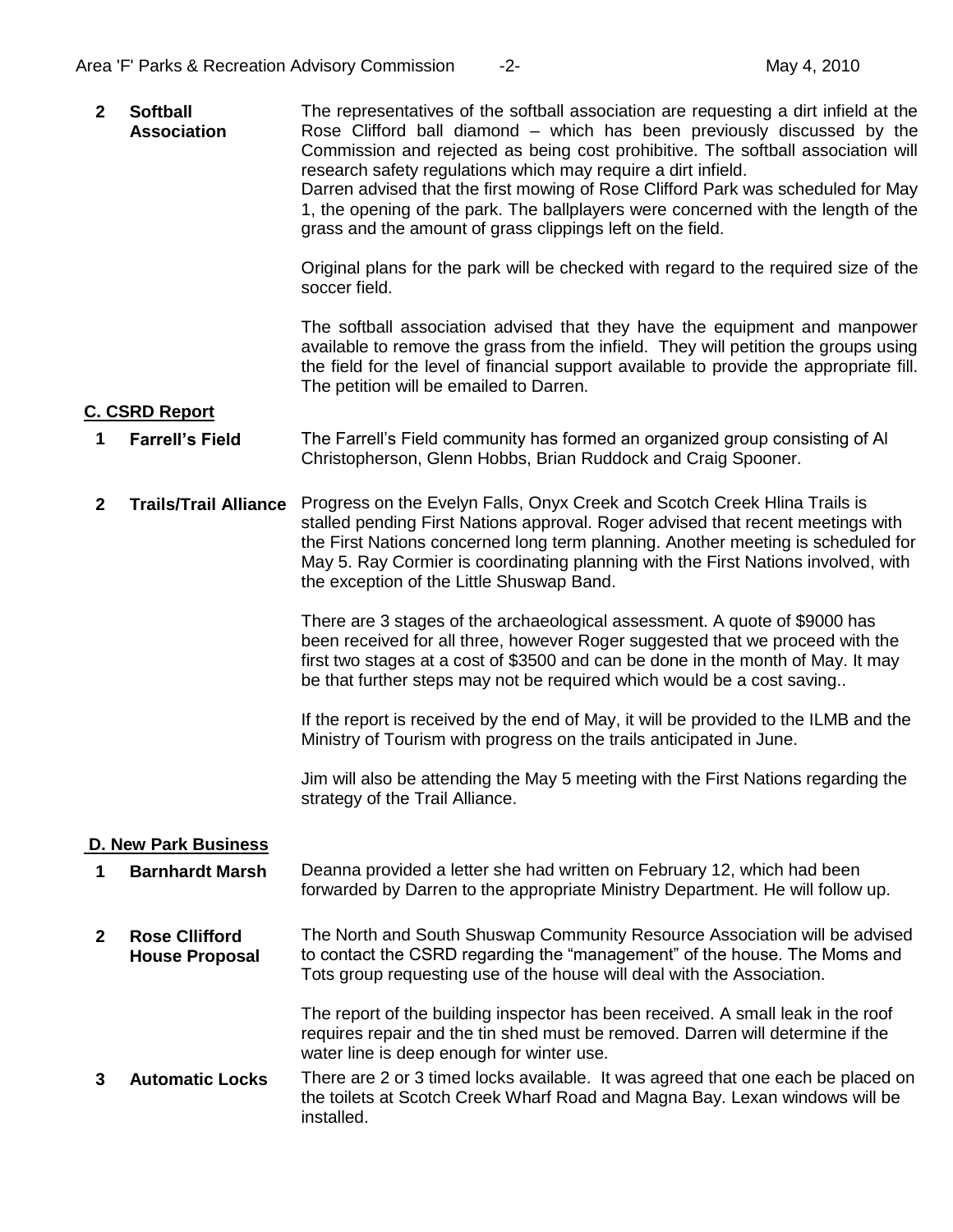| <b>Beswick Road</b>         | Darren will email commissioners with the date of his planned visit should they<br>wish to attend.<br>The August Commission meeting is still planned to be held in Seymour Arm. |  |
|-----------------------------|--------------------------------------------------------------------------------------------------------------------------------------------------------------------------------|--|
| <b>G. ADJOURNMENT</b>       | Meeting adjourned at 11:00 am Day/Kawatski CARRIED                                                                                                                             |  |
| <b>Next Regular Meeting</b> | August 12, 2010 in Seymour Arm                                                                                                                                                 |  |
|                             |                                                                                                                                                                                |  |

**Certified Correct**

**Chair Secretary** 

**\_\_\_\_\_\_\_\_\_\_\_\_\_\_\_\_\_\_\_\_\_\_\_\_\_\_\_\_\_\_\_ \_\_\_\_\_\_\_\_\_\_\_\_\_\_\_\_\_\_\_\_\_\_\_\_\_\_\_\_\_\_\_**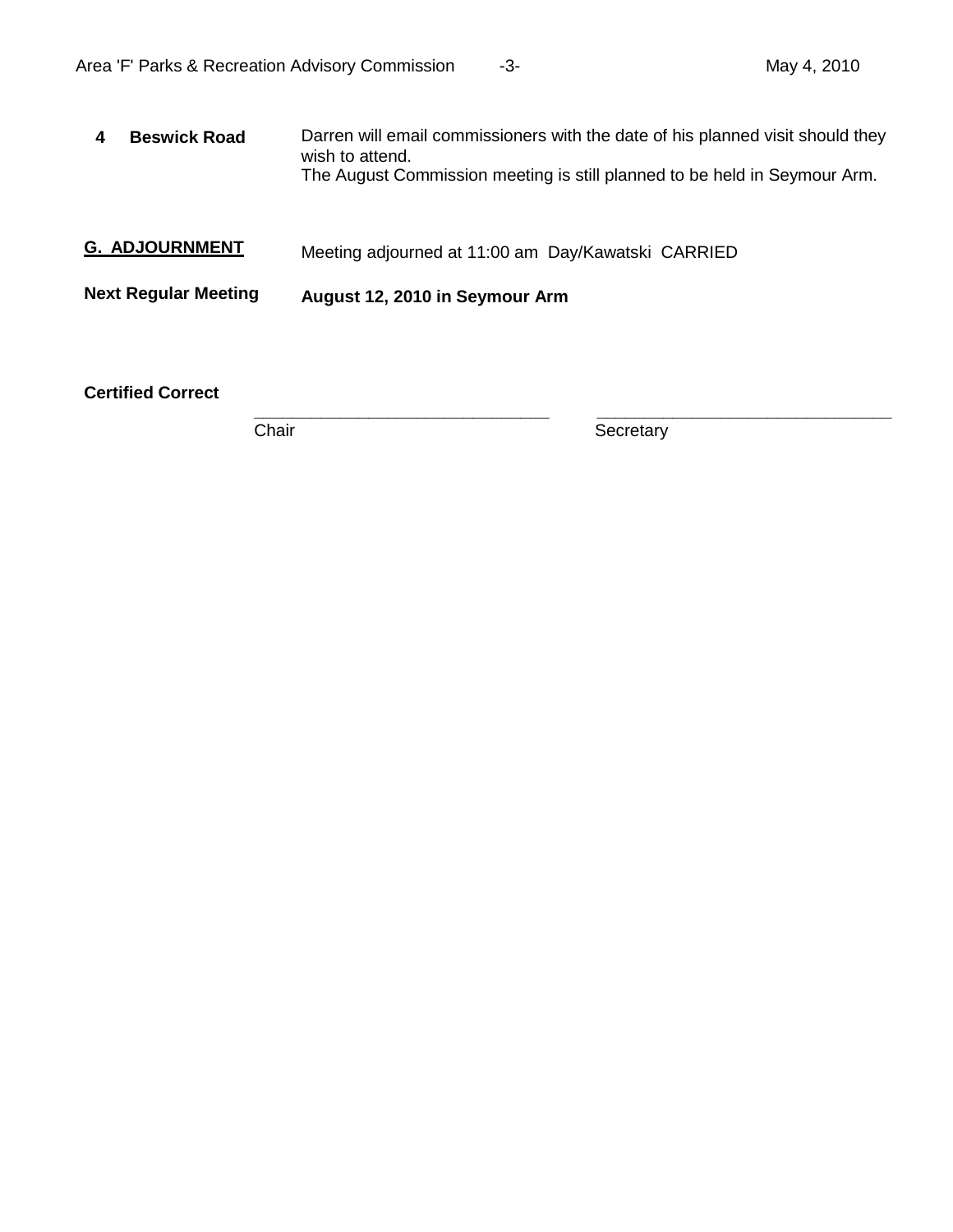## **Area 'F'**

## **Community Parks and Recreation Advisory Commission**

#### **Agenda August 11, 2010 – 11.30 am**

#### **Seymour Arm**

## **A. Business General**

- **1** Call to Order
- **2** Adoption of Agenda
- **3** Adoption of Minutes- May 4, 2010

## **B. Public Participation**

- **1**
- **2**
- **3**
- **4**
- 

## **C. CSRD Report**

- **1** Beswick Road
- **2** Scotch Creek Wharf Road Gate
- **3** Rose Clifford Park irrigation
- **4** Rose Clifford house agreement
- **5 Trails**

## **D. New Park Business**

- **1**
- **2**
- **3**
- 
- **4**

## **E. Administration**

- **1**
- **2**

## **F. In Camera**

**1**

**Adjournment / Next Meetings** November 10, 2010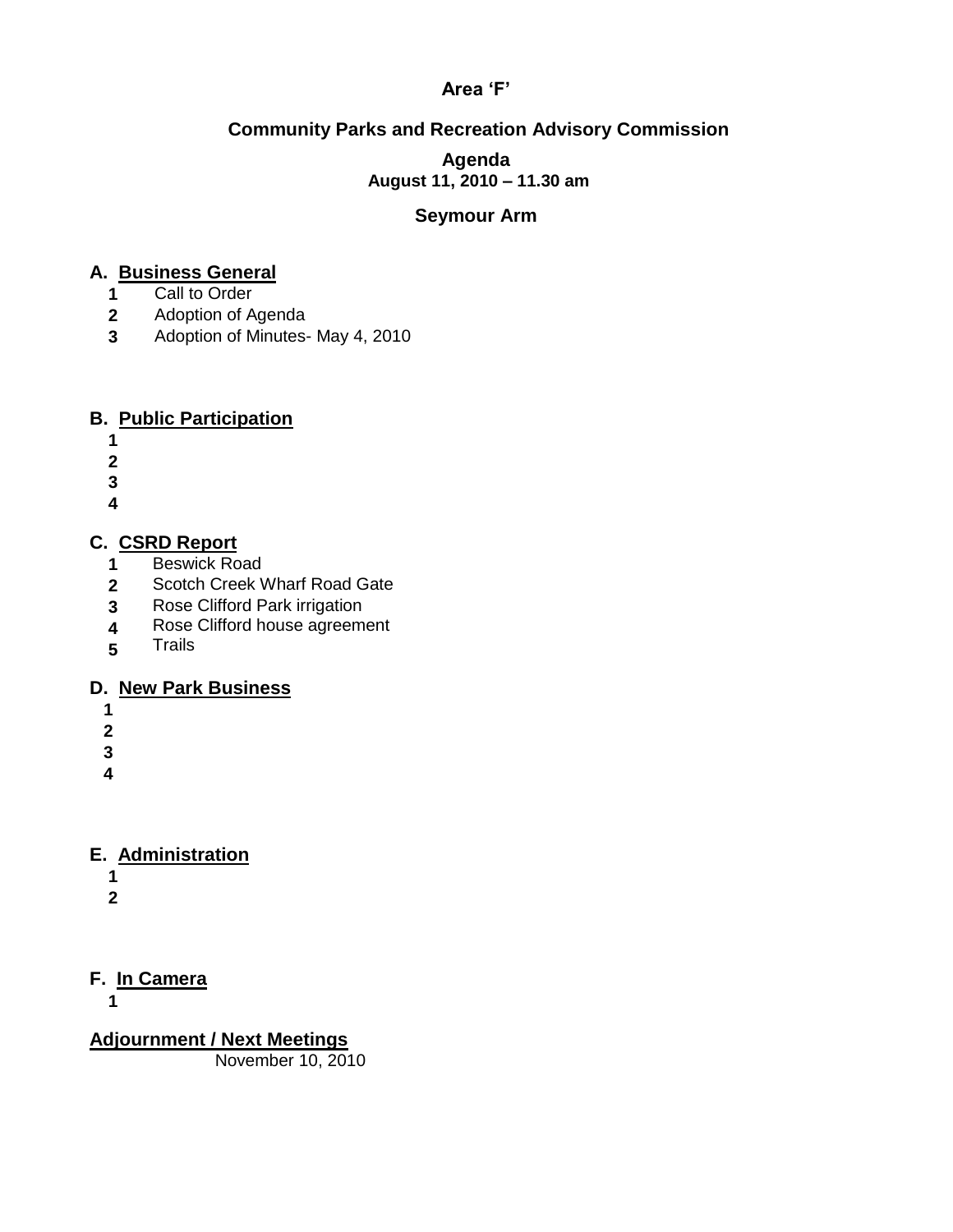## **Area"F"**

## **Community Parks & Recreation Advisory Commission**

Minutes of Commission Meeting held August 11<sup>th</sup>, 2010 At Don Fink Park, Seymour Arm

**Present Commissioners: Ex Officio:** Jackie Santa (Chair) Rob Labelle (Vice-Chair) **Staff:** Larissa Lutjen **Roger Beardmore** Bob Reimer **Darren Gridley-Haack** Jean Day (Acting Secretary)

**Absent** Marian Zachary **Public: Public:**  Jim Cooperman Deanna Kawatski **Guests:** Denis Delisle

## **A BUSINESS GENERAL**

**1. Call to Order**

The meeting was called to order by Chair Jackie Santa at 9:35 am

## **2. Adoption of Agenda**

The agenda was amended with the following additions: C-4 Mom's & Tots C-6 Southwind Road and C-7 Updates are added.

**MOTION:** To adopt agenda as amended. **MOVED/SECONDED BY:** Labelle/Lutjen **VOTE:** Carried **Motion # F2010-08-11-01**

**3. Adoption of Previous Minutes MOTION:** To adopt the minutes of May 4, 2010 as circulated. **MOVED/SECONDED BY:** Labelle/Day **VOTE:** Carried **Motion # F2010-08-11-02**

**4. Correspondence -** None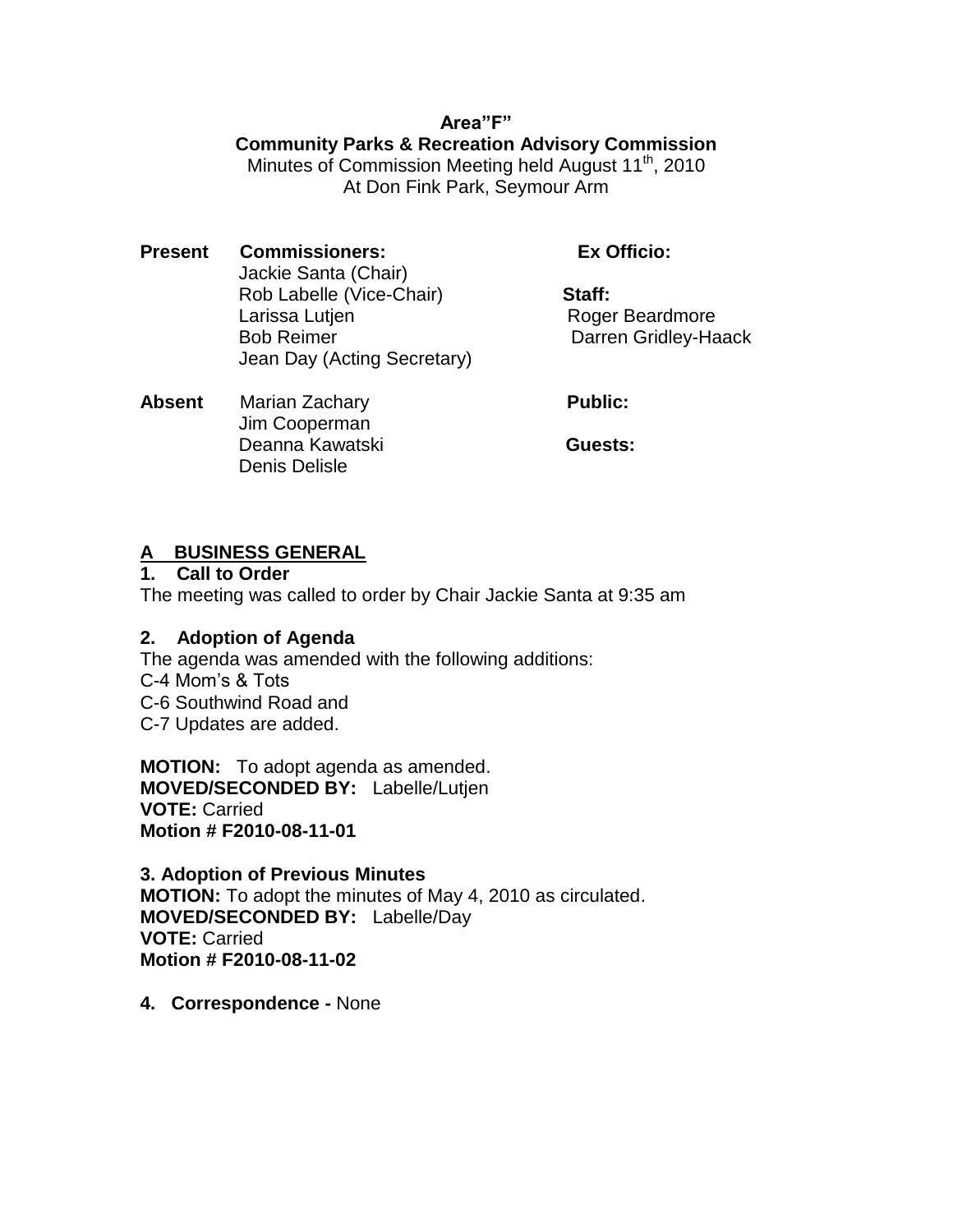## **B PUBLIC PARTICIPATION**

#### **C CSRD REPORT**

**1. Beswick Road -** The park is nearing completion with a sign to put up, some rocks to finish and to decide where the fire pit will be located (the Community will decide this). Bob Reimer reports the usage of the park is phenomenal. Opening ceremony will be at 11 am today.

**2. Scotch Creek Wharf Road – Gate** At present there is a temporary solution for the opening and the closing of the gate. Marion (Parks Contractor) will open the gate at 7 am and Rob Scott (an employee of Fred Moore, owner of the house next door to the Park) will close the gate at 10 pm each night. We realize this is not the best solution and that if anything goes awry it becomes a risk management situation. A new sign with the Parks Bylaws will be put up in the park. The Bylaw officer, Leanne, will be checking the park on occasion.

**3. Rose Clifford Park – Irrigation** Grass is yellow. Apparently, 15 of the irrigation heads are stuck and Ben's Landscaping will get them operating .

**Rose Clifford Park – House Agreement** Darren spoke with Kimberly and will be meeting with her when she returns from Vancouver. Before the house is to be used the toilet has to be replaced, flooring in the garage and the garage door secured. The following will come out of the Rose Clifford maintenance budget – slight leak in the roof and the removal of the metal shed. Darren will get prices and will email this info to us for a vote. Larissa reported that the Mom's & Tots received a grant at the A.P.C. meeting

**MOTION:** That the name of the house in Rose Clifford Park be named the Weidenbach House and that a plaque with their names and a write up on it be made and a letter be sent to the Weidenbach's informing them. **MOVED/SECONDED BY:** Labelle/Lutjen **VOTE:** CARRIED **MOTION #: F2010-08-11-03**

**5. Trails -** Applied for section 57 for Evelyn Falls, Onyx Creek and Scotch Creek/Hlina trails. Received section 57 approval on Scotch Creek/Hlina. Waiting for approval from First Nations on the others. Approximately \$10,000 per Kilometer for trail building.

**6. Southwind Road -** Applied for Licence of Occupation for the foreshore last Monday. We already have the Licence of Occupation for the land.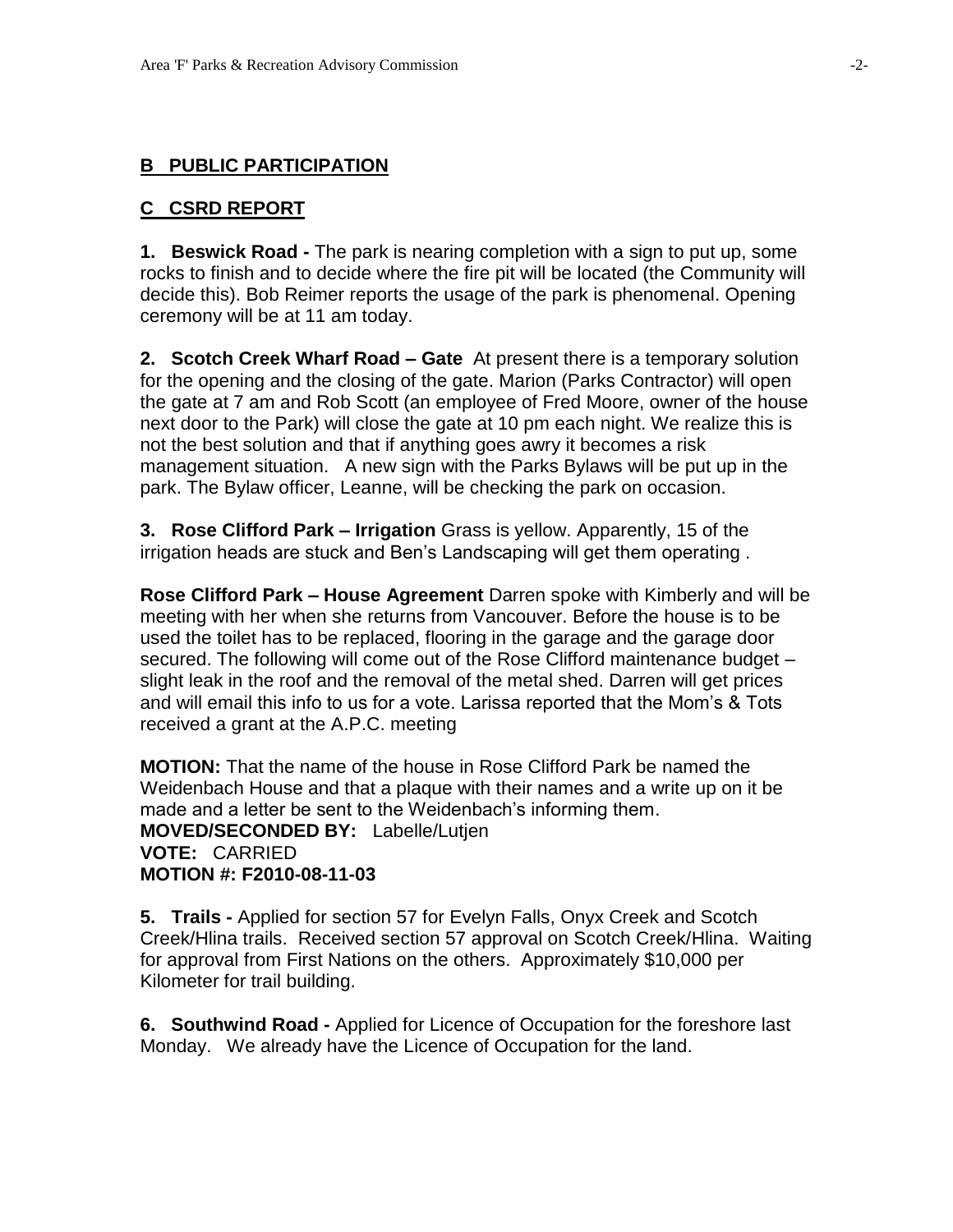**7. Updates Bowering Road -** Waiting to hear from MOT re: application for water line approval.

**8. Cornwall -** Nothing has been done so far.

#### **D NEW PARK BUSINESS**

#### **E ADJOURNMENT/NEXT MEETING**

**Next Regular Meeting - November 10, 2010, NSCC hall** 

**MOTION:** It is moved that the meeting be adjourned at 10:45 am. **MOVED/SECONDED BY:** Lutjen/Labelle **VOTE:** Carried **MOTION #: C-2010-08-11**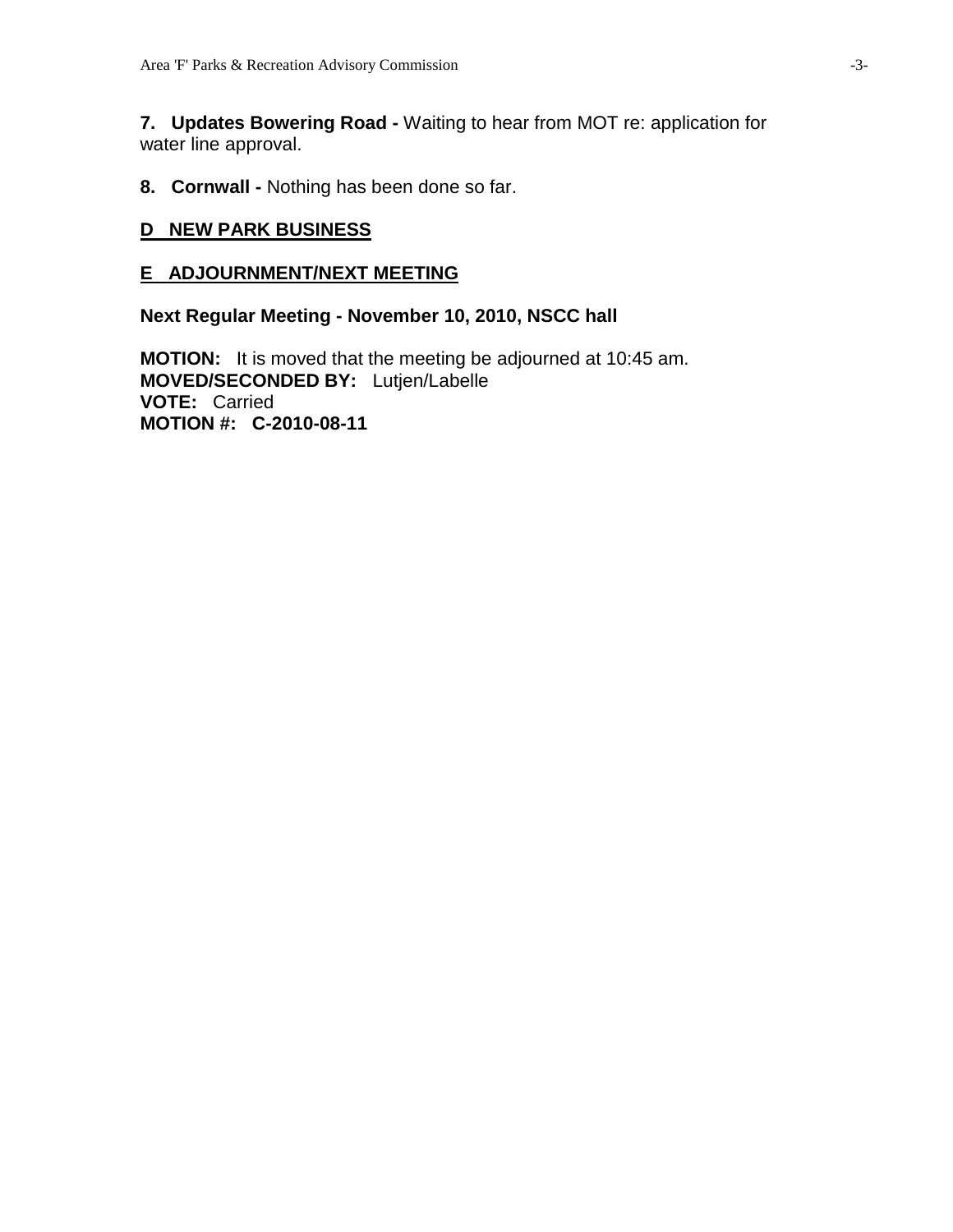## **Area 'F' Community Parks & Recreation Advisory Commission** Minutes of Commission Meeting held November 17, 2010 in the North Shuswap Community Hall, Celista

| Present                                        |                                                                                                                                                                                                                                                                                        | <b>Commissioners:</b><br>Marian Zachary<br>Jean Day<br>Jim Cooperman | Jackie Santa (Chair)<br>Rob LaBelle (Vice-Chair)                                                                                                                                                                                                                                                                                                | Ex Officio:<br>Denis Delisle<br>Staff:<br>Roger Beardmore<br>Darren Gridley-Haack                                                                                                                                                                                                                                                                                               |  |
|------------------------------------------------|----------------------------------------------------------------------------------------------------------------------------------------------------------------------------------------------------------------------------------------------------------------------------------------|----------------------------------------------------------------------|-------------------------------------------------------------------------------------------------------------------------------------------------------------------------------------------------------------------------------------------------------------------------------------------------------------------------------------------------|---------------------------------------------------------------------------------------------------------------------------------------------------------------------------------------------------------------------------------------------------------------------------------------------------------------------------------------------------------------------------------|--|
|                                                |                                                                                                                                                                                                                                                                                        | <b>Bob Reimer</b>                                                    |                                                                                                                                                                                                                                                                                                                                                 | Public:                                                                                                                                                                                                                                                                                                                                                                         |  |
| Absent                                         |                                                                                                                                                                                                                                                                                        | Deanna Kawatski<br>Larissa Lutjen                                    |                                                                                                                                                                                                                                                                                                                                                 | Guests:                                                                                                                                                                                                                                                                                                                                                                         |  |
|                                                | A. <b>Business General</b>                                                                                                                                                                                                                                                             |                                                                      |                                                                                                                                                                                                                                                                                                                                                 |                                                                                                                                                                                                                                                                                                                                                                                 |  |
|                                                | 1 Call to Order                                                                                                                                                                                                                                                                        |                                                                      | The meeting was called to order by Chair, Jackie Santa at 10:04 am.<br>2 Adoption of Agenda The agenda was amended to add Budget as item C-1, and Leave of Absence as E-1<br>and New Commissioners as E-2.<br><b>MOTION:</b> To adopt agenda, as amended.<br><b>MOVED/SECONDED BY LaBelle/Zachary</b><br>VOTE: Carried. Motion # F2010-11-17-01 |                                                                                                                                                                                                                                                                                                                                                                                 |  |
|                                                | 3 Adoption of<br>previous<br>minutes                                                                                                                                                                                                                                                   |                                                                      | MOVED/SECONDED BY: Zachary/Day<br>VOTE: Carried. Motion F2010-11-17-02                                                                                                                                                                                                                                                                          | <b>MOTION:</b> To adopt the minutes of August 11, 2010, as circulated.                                                                                                                                                                                                                                                                                                          |  |
| <u>B.</u>                                      |                                                                                                                                                                                                                                                                                        |                                                                      | <b>PUBLIC PARTICIPATION</b>                                                                                                                                                                                                                                                                                                                     |                                                                                                                                                                                                                                                                                                                                                                                 |  |
| 1.                                             | C. CSRD Report<br>Additional salary costs in the amount of \$10,000 must be added to the budget.<br><b>Budget</b><br>Maintaining the current budget would require an increase of two cents to the mil<br>rate; otherwise we will have to reduce the amounts proposed for the projects. |                                                                      |                                                                                                                                                                                                                                                                                                                                                 |                                                                                                                                                                                                                                                                                                                                                                                 |  |
|                                                |                                                                                                                                                                                                                                                                                        |                                                                      | the lowest rate in the region.                                                                                                                                                                                                                                                                                                                  | Denis advised that he will not raise the mil rate and confirmed that Area F still has                                                                                                                                                                                                                                                                                           |  |
|                                                |                                                                                                                                                                                                                                                                                        |                                                                      |                                                                                                                                                                                                                                                                                                                                                 | Roger reconfirmed that there is a policy direction from the CSRD to implement the<br>parks plan and that budget must be provided to meet that policy direction.                                                                                                                                                                                                                 |  |
|                                                |                                                                                                                                                                                                                                                                                        |                                                                      | necessary \$10,000 from the proposed budget.                                                                                                                                                                                                                                                                                                    | Commissioners agreed to delete the trail construction at Onyx Creek (\$5,000) and<br>reduce the Southwind Road project from \$8,000 to \$3,000, in order to remove the                                                                                                                                                                                                          |  |
|                                                | Trail                                                                                                                                                                                                                                                                                  |                                                                      | volunteer time for the parking lot.                                                                                                                                                                                                                                                                                                             | 2 Scotch Creek/Hlina The loop trail to the viewpoints has been completed. All drift fences are in and the<br>trail is blazed. The larger trail has been brushed. The article in the Kicker netted<br>three volunteers. (Future articles must acknowledge the CSRD Parks participation.)<br>The parking lot (grading and gravel) and boulders are not done - Denis will look for |  |
|                                                | 3 Onyx Creek Trail                                                                                                                                                                                                                                                                     |                                                                      | application.                                                                                                                                                                                                                                                                                                                                    | Progress is being made on the Section 57. There is a trapline involved and garbage<br>is a problem. There is a "growth and yield" plot included in the area. Even though<br>there is no money for this trail for 2011, Darren will keep on with the Section 57                                                                                                                  |  |
|                                                | 4 Parks Survey                                                                                                                                                                                                                                                                         |                                                                      |                                                                                                                                                                                                                                                                                                                                                 | Copies of the Parks Survey were provided. There is much more data available.                                                                                                                                                                                                                                                                                                    |  |
| <u>D. New Park Business</u><br>1 N/S Community | <b>Resources</b>                                                                                                                                                                                                                                                                       |                                                                      | monthly meetings.                                                                                                                                                                                                                                                                                                                               | The Weidenbach House is being well used by the Mothers and Tots group, with<br>new people attending each week. More Parks involvement is requested at the                                                                                                                                                                                                                       |  |
|                                                |                                                                                                                                                                                                                                                                                        |                                                                      | Renovations are complete. Water pipes are fine.                                                                                                                                                                                                                                                                                                 |                                                                                                                                                                                                                                                                                                                                                                                 |  |
|                                                |                                                                                                                                                                                                                                                                                        |                                                                      | A coordinator is being hired to take over running the house.                                                                                                                                                                                                                                                                                    |                                                                                                                                                                                                                                                                                                                                                                                 |  |
|                                                |                                                                                                                                                                                                                                                                                        |                                                                      | to make it "North Shuswap".                                                                                                                                                                                                                                                                                                                     | Further projects – if the tin storage comes down, siding will need to be installed. A<br>sign has been donated – will be installed in the spring. A sponsor would be required                                                                                                                                                                                                   |  |
|                                                |                                                                                                                                                                                                                                                                                        |                                                                      |                                                                                                                                                                                                                                                                                                                                                 | 2 Weidenbach House Jean has been in contact with the family and dedication of the house is planned for<br>August 18, 2011 as the family will be in the area at that time. They are very                                                                                                                                                                                         |  |
|                                                | 3 Miscellaneous                                                                                                                                                                                                                                                                        |                                                                      | pleased with our use of the house.<br>Jackie advised of the developer who had asked for an amendment to the OCP for a<br>project at Lillico View, Magna Bay, and thanked Roger for dissenting.                                                                                                                                                  |                                                                                                                                                                                                                                                                                                                                                                                 |  |
|                                                | E. ADMINISTRATION<br>1 Leave of Absence                                                                                                                                                                                                                                                |                                                                      | Bob Reimer requested and received approval for a leave of absence until the end of<br>April 2011.<br><b>MOTION:</b> To approve a leave of absence for Bob Reimer until the end of April<br>2011<br><b>MOVED/SECONDED BY LaBelle/Zachary</b><br>VOTE: Carried. Motion # F2010-11-17-03                                                           |                                                                                                                                                                                                                                                                                                                                                                                 |  |